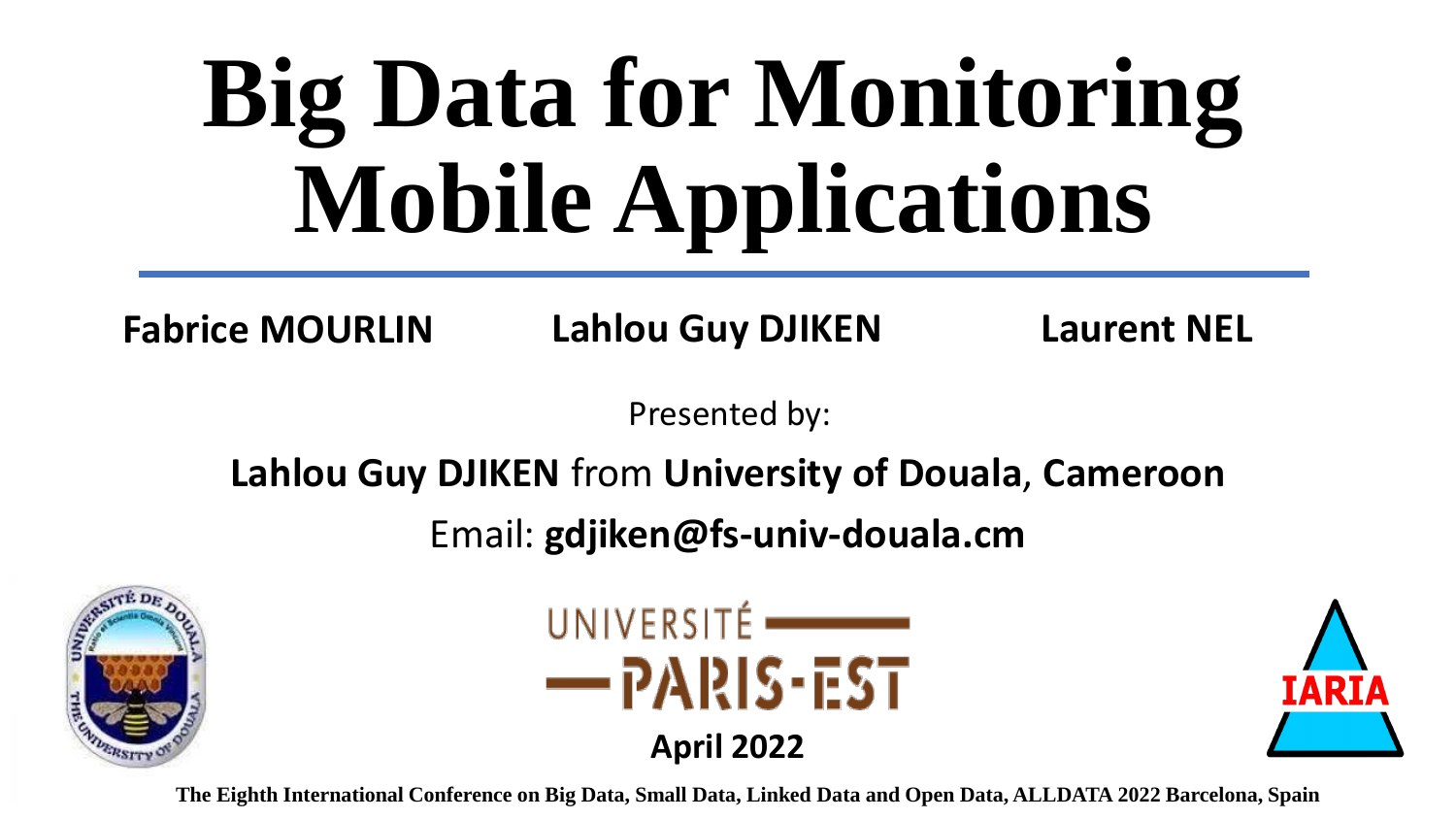#### **Home Page**



- Guy Lahlou Djiken is a lecturer and researcher in the Applied Computing Laboratory of University of Douala and the Laboratory of Algorithm, Complexity and Logic (LACL);
- He is interested in mobility in communication systems more precisely in Communication Networks and Services, Big Data and Artificial Intelligence, Paravirtualization and IoT;
- The interoperability of the above fields of interest is at the core of this current research;
- One of the axes of exploration is the impact of paravirtualization in order to accelerate the inference of programs based on Artificial Intelligence given the lack of network infrastructures.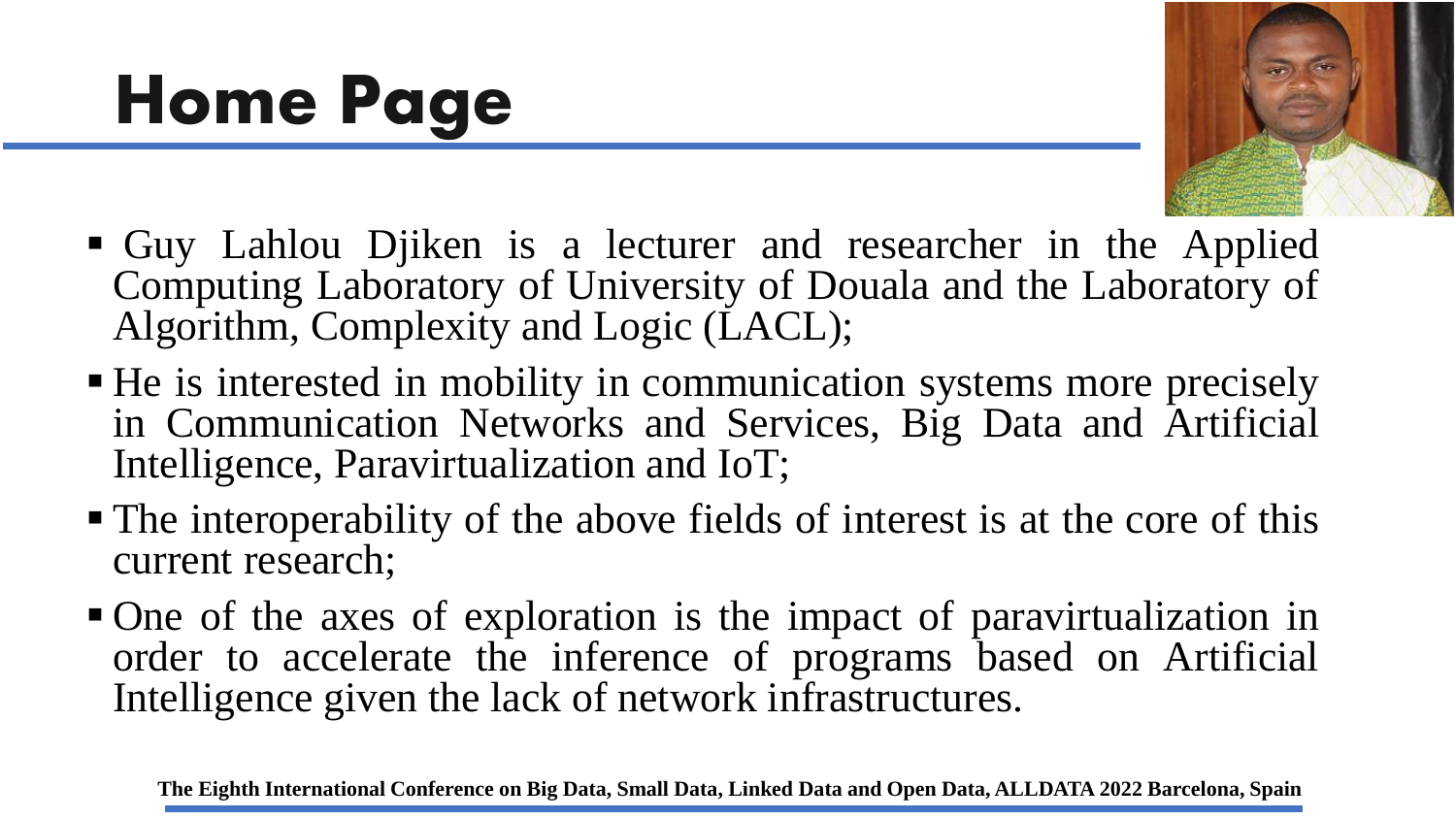#### **Outline**

- Introduction
- Log analysis and Reporting of Artificial Intelligence
- Use case for the anomaly prediction
- Software architecture and Data streaming
- Artificial Intelligence Model and Results
- Conclusion and Future Work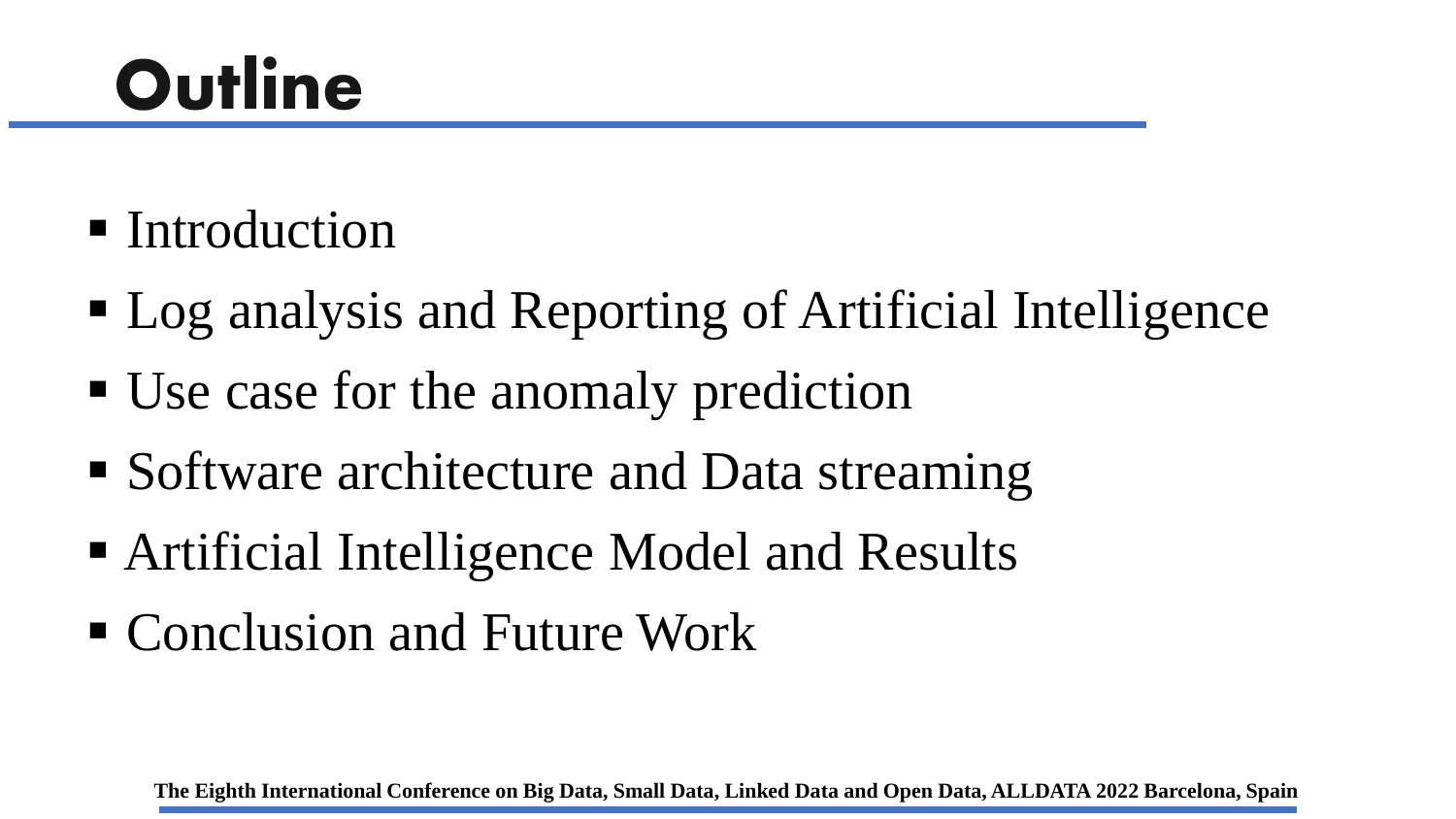#### **Introduction**

- ✓ Supervision of mobile application
- $\checkmark$  Log messages and log analysis
- $\checkmark$  Anomaly prediction and difficulties associated
- ✓ Standardization of formats during the data collection
- $\checkmark$  Mobile applications and using for the taking picture of experiments in biology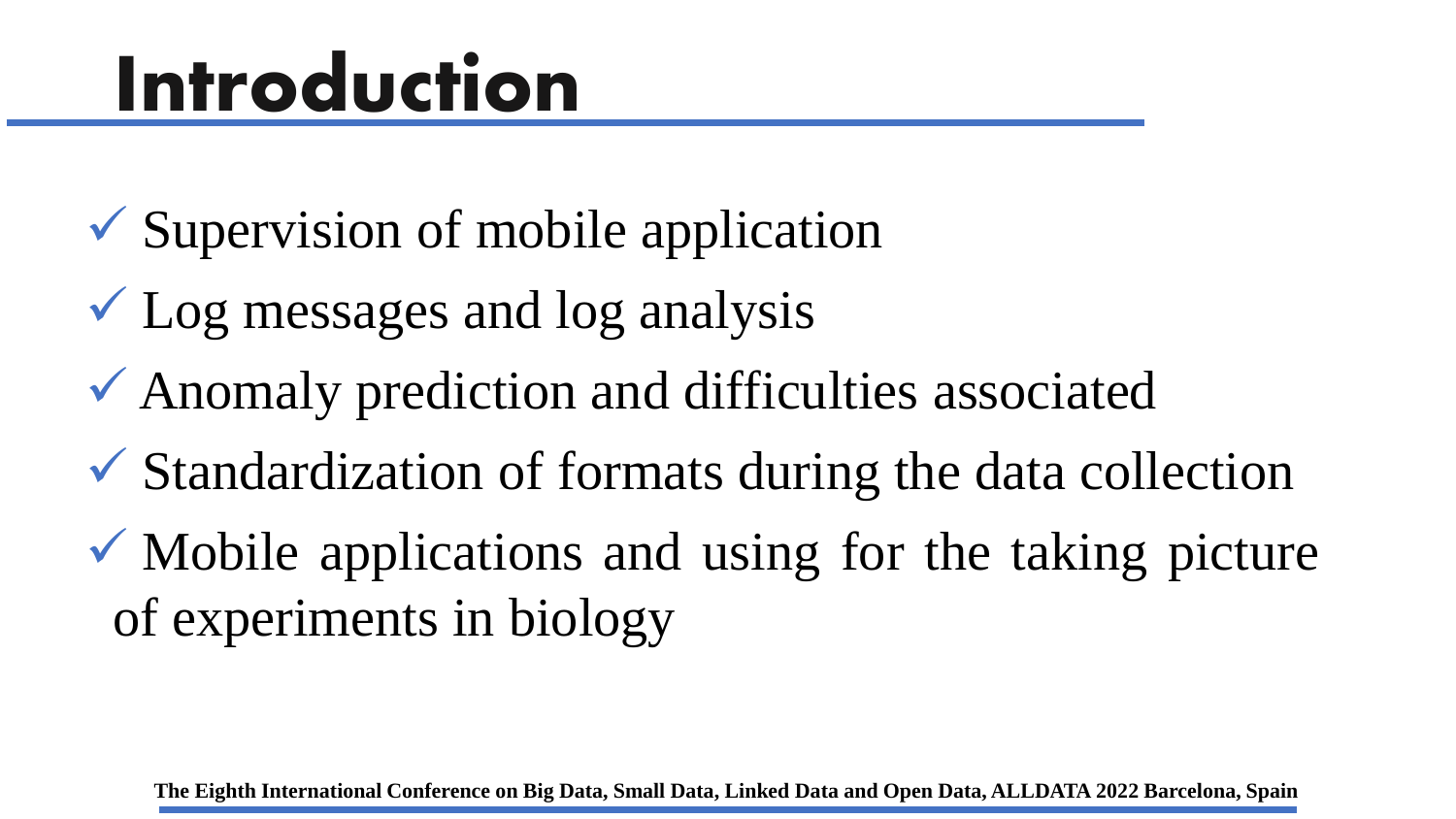# **Log analysis and reporting of AI**

- ✓ Software monitoring and log analysis of distributed systems
- ✓ Development of Machine Learning and impacts on the use of logs
- $\checkmark$  Use of predictive machine learning models
	- Wei Luo and rulebook for AI model development
	- Henderson and Stevens for reporting
	- Dos Santos and reproductible analysis approach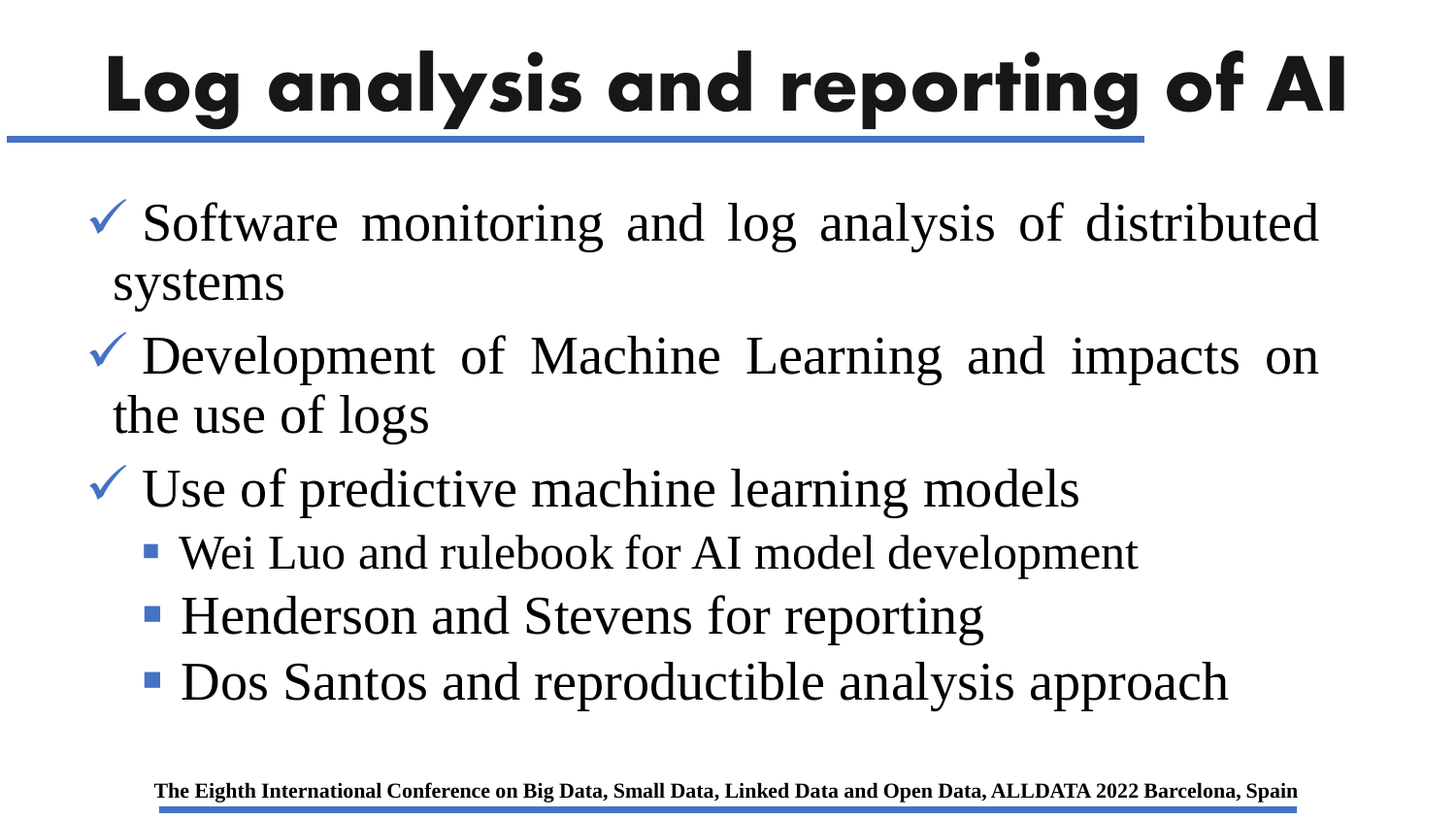# **Use case for the anomaly prediction**

- $\checkmark$  Context description: analysis of an experiment in a laboratory
- $\checkmark$  Principes and nominal scenario during an experiment in a lab room
	- Student
	- MobileApp
	- Teacher
	- LabSession
	- StorageServer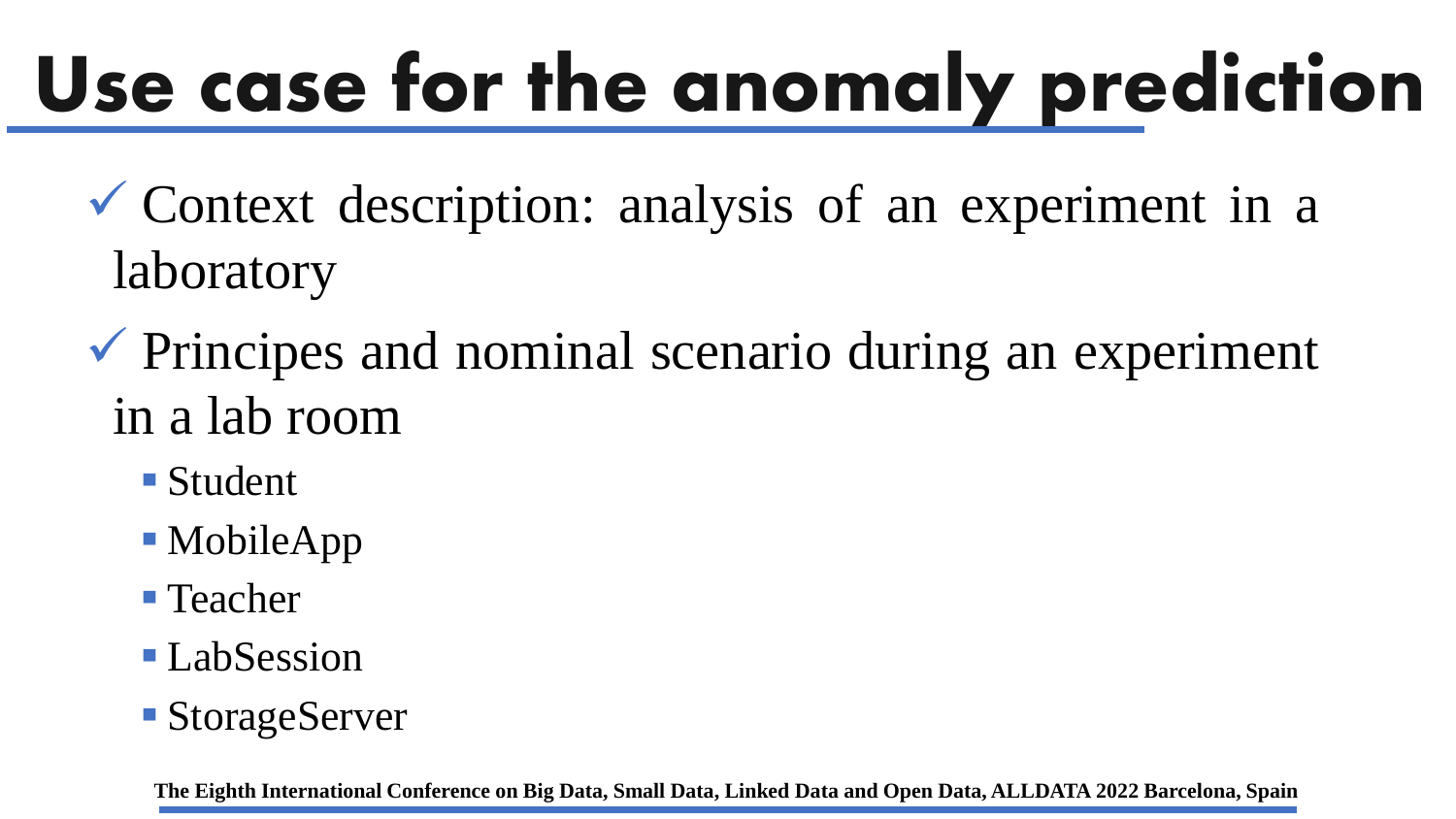#### **Network and sequence diagram**

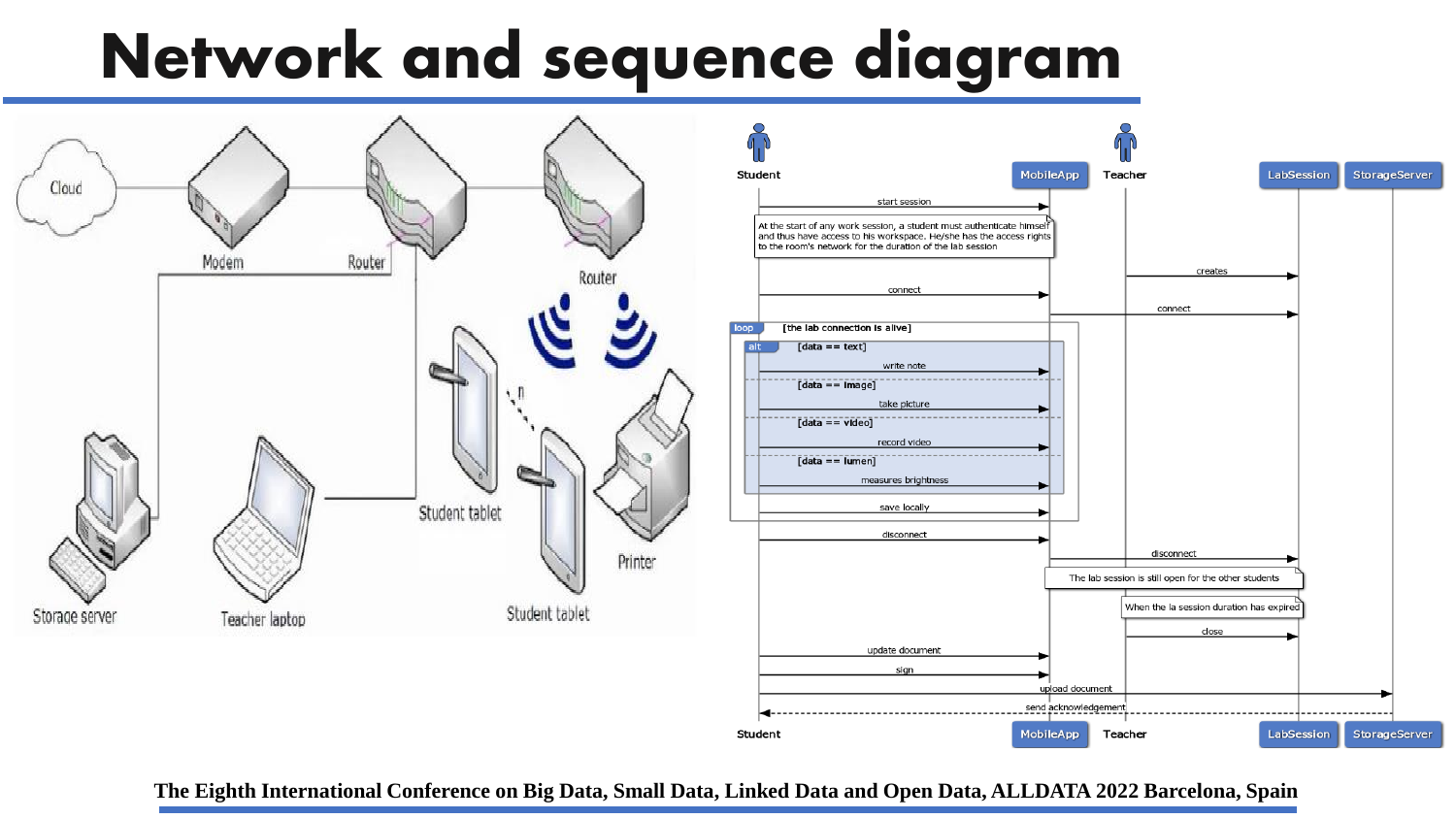#### **Software architecture (1/3)**

- $\checkmark$  The analysis of logs is more complex
	- the arrival of log data continuously
	- the need to impose a data schema to index the information
	- $\blacksquare$  refine the search for information and the detection of anomalies
- ✓ Our goal is to collect and cross-reference information from the various sources
- $\sqrt{\ }$ Thus, it is essential to monitor the events related to the management of the laboratory sessions.
- $\checkmark$  In addition, any event related to an information capture or modification is useful.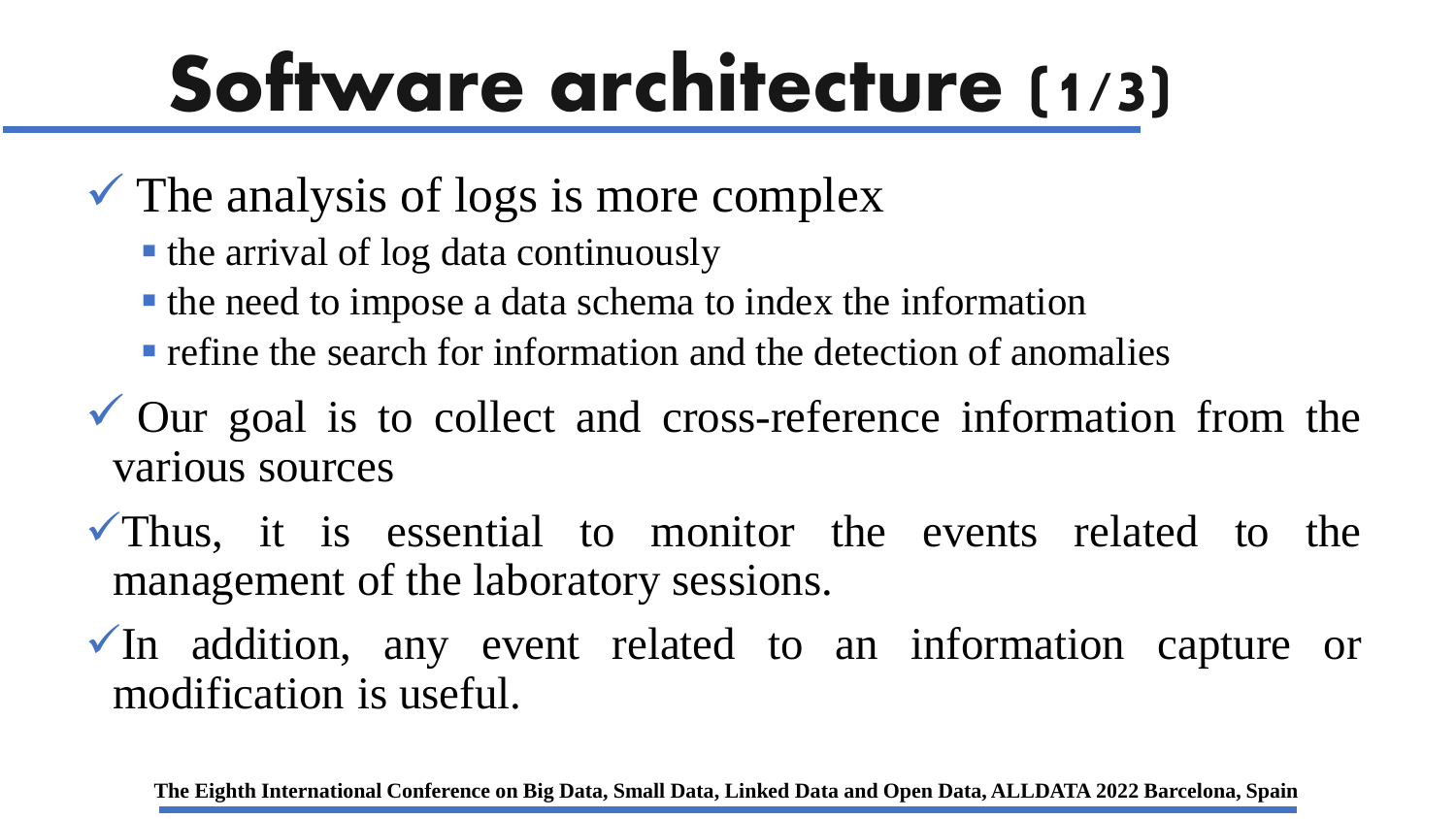#### **Software architecture (2/3)**

- $\checkmark$  The server application part is deployed on the storage server
- $\checkmark$ This part is developed with the Spring Boot library
- $\sqrt{W}$  we use intensively the Spring configuration for the logs, but also for the persistence aspects
- ✓The database is Postgresql version 10
- ✓We focuse on describing our Big Data workflow from collection to building our AI model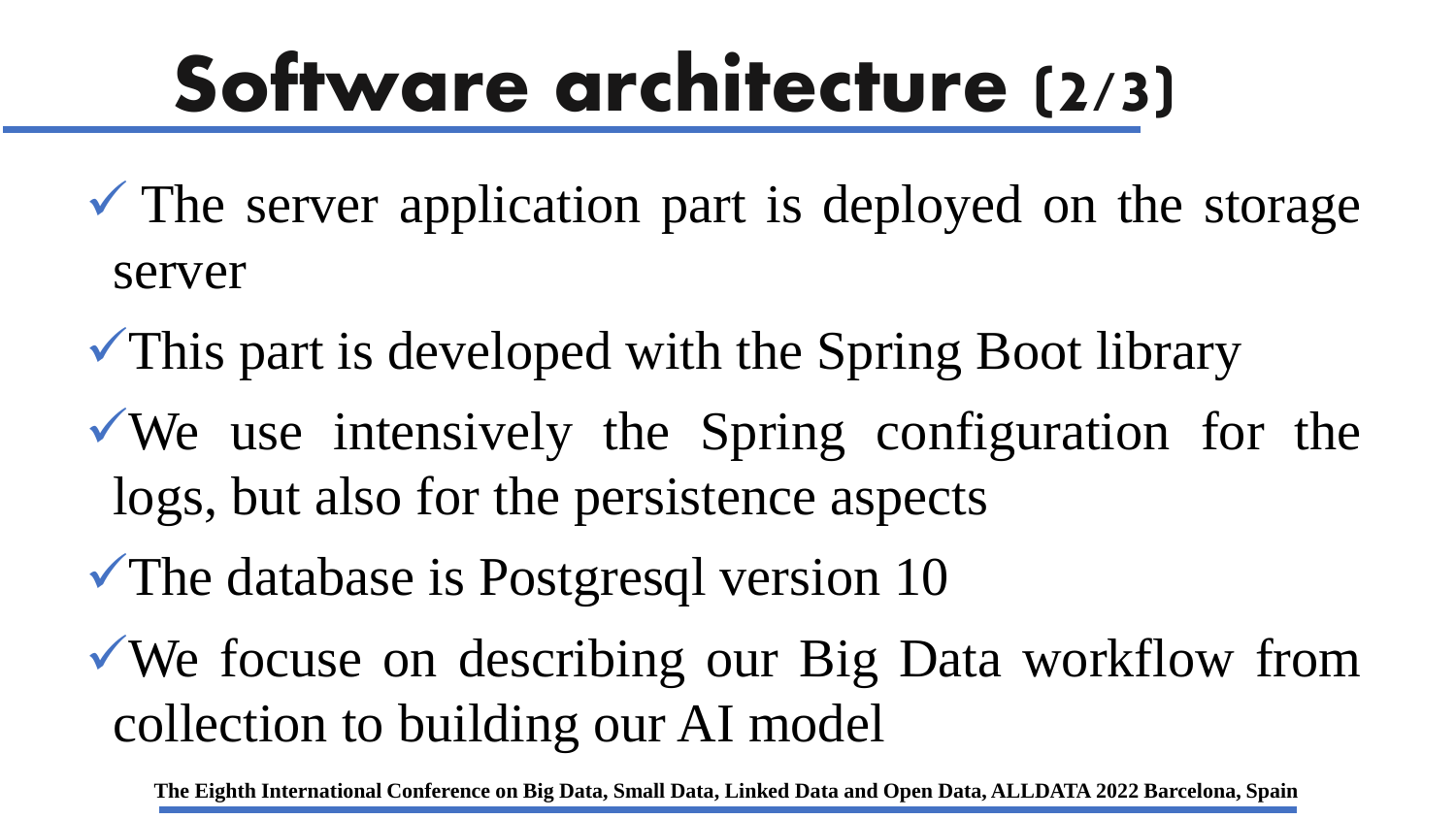# **Software architecture (3/3)**

- $\checkmark$  Big Data architecture : Data collection and Big Data analysis
- $\checkmark$  Layer components of our project:
	- Kafka: kafka for topics partition
	- Flume: FlumeRoute (Spark SQL and Spark Solr) Consumer
	- Database: Jasper Reports
	- **IA Model: SVM model by classifiers**

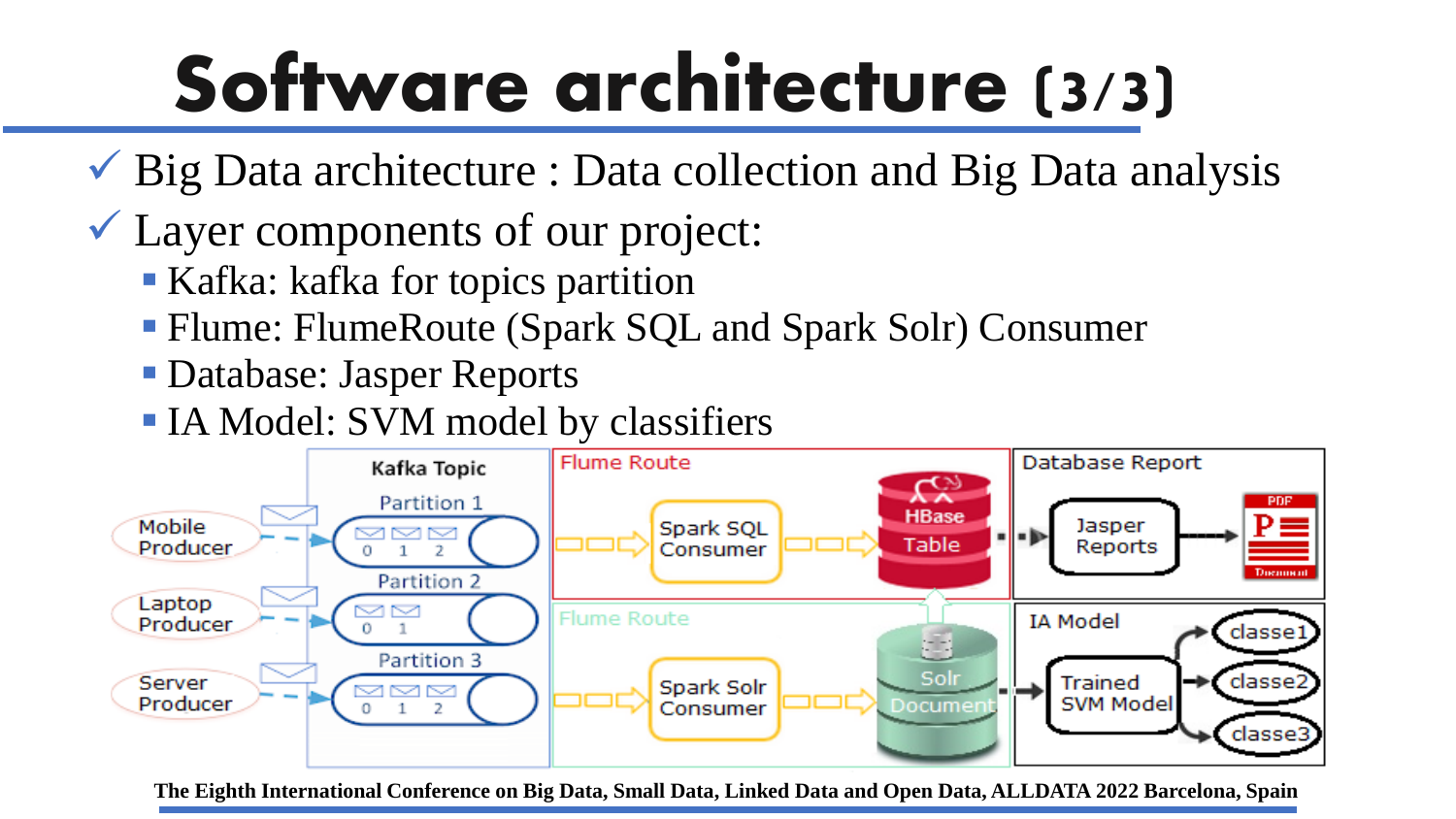#### **Data streaming (1/3)**

- $\checkmark$  Spark SQL Consumer : Kafka receiver class  $\to$  DStream
- $\sqrt{\text{Spark}}$  SQL Consumer component aims to apply name conventions and a common structure
- ✓We have defined a mapping between HBase and Spark tables, called Table Catalog
	- *The row key definition implies the creation of a specific key generator in our component.*
	- *The mapping between table column in Spark and the column family and column qualifier in HBase needs a declarative name convention*
- $\checkmark$  The HBase sink exploits the parallelism on the set of Region servers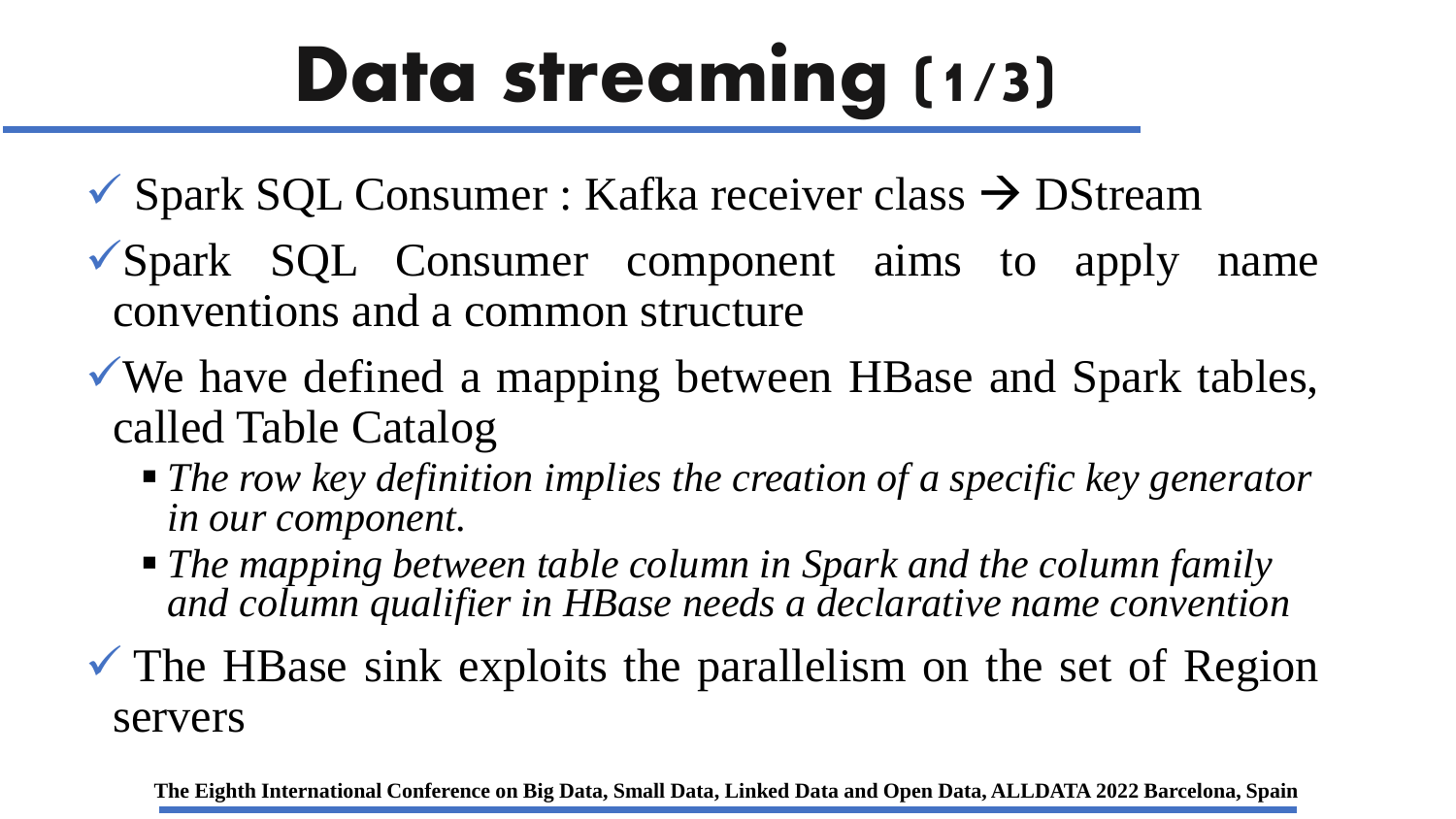#### **Data streaming (2/3)**

- $\checkmark$  The pipeline is built with Apache Spark and Apache Spark Solr connector
- ✓Spark framework is used for distributed in memory compute, transform and ingest to build the pipeline
- ✓The Apache Solr collection, which plays the role of a SQL table, is configured with shards
- $\checkmark$ The definition of shard is based on the number of partitions and the replicas rate for fault tolerance ability
- $\sqrt{T}$ he Spark executors run a task, which transforms and enriches each log message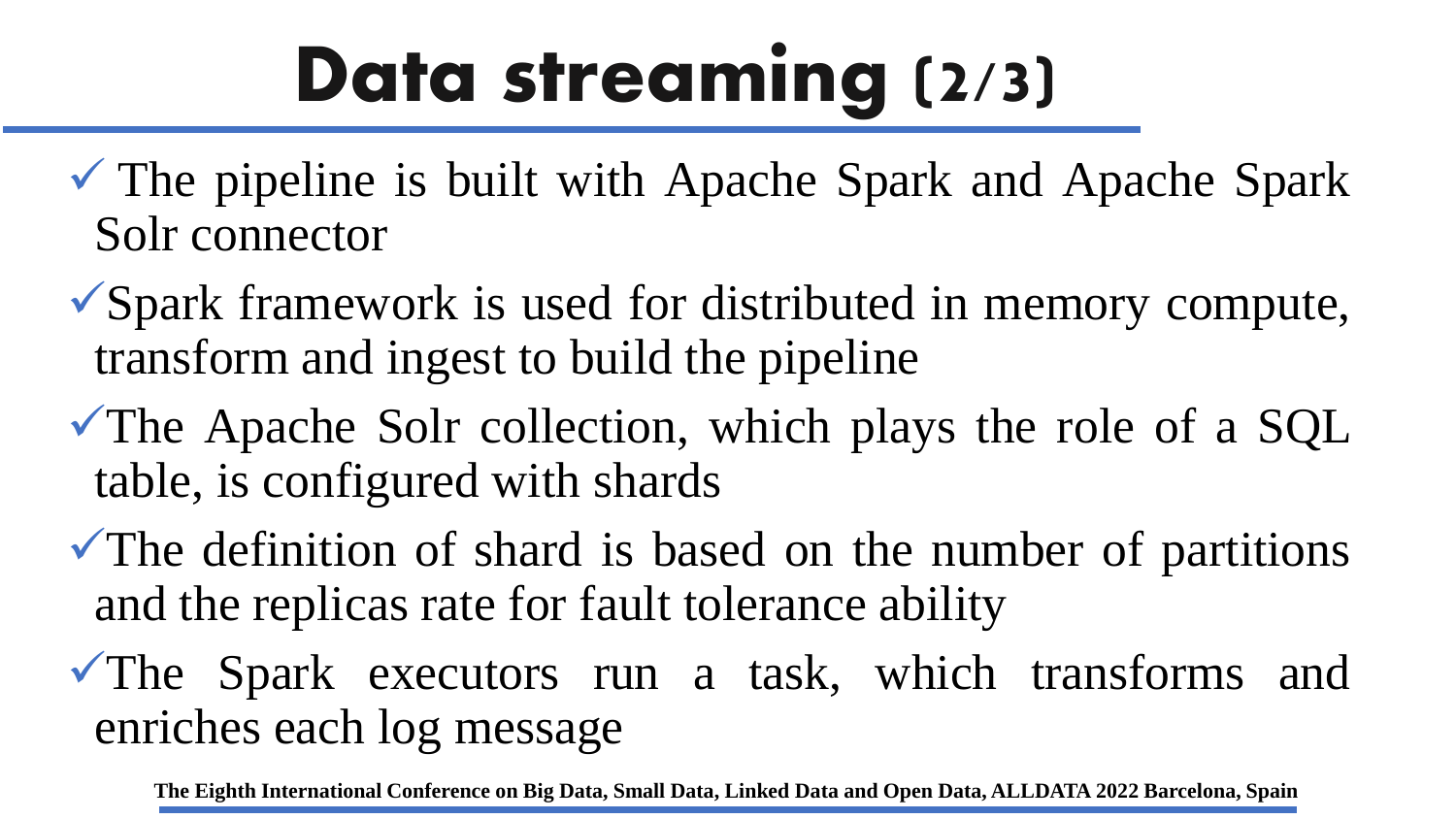#### **Data streaming (3/3)**

- ✓ Solr Cloud as a data source Spark is used when we create our ML model
- ✓ We send requests from Spark ML classes and read results from Solr with the use of Solr Resilient Distributed Dataset (SolrRDD class).
- $\checkmark$  With Spark SQL, we expose the results as SQL tables in the Spark session
- ✓These data frames are the base of our ML model construction.
- $\checkmark$ The metrics called Term Factor (TF) and Inverse Document Frequency (IDF) are key features for the ML model.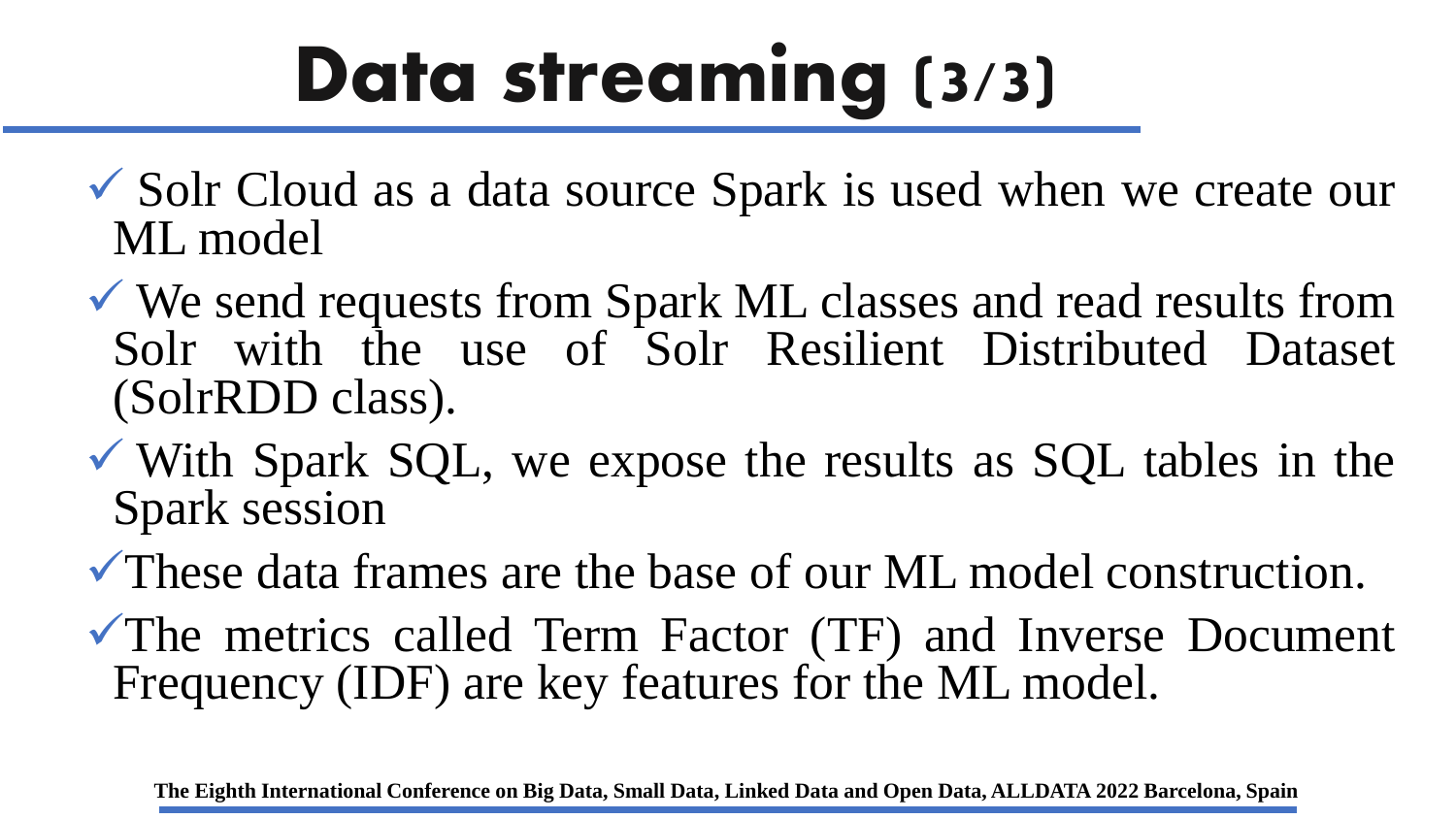#### **AI Model and Results (1/3)**

- $\sqrt{\ }$ The concepts behind SVM algorithm are relatively simple
- $\sqrt{\ }$ The classifier separates data points using a hyperplane with the largest amount of margin
- $\sqrt{ }$ In our working context, the margin between log patterns is a suitable discriminant
- ✓SVM offers very high accuracy compared to other classifiers such as logistic regression, and trees

**The Eighth International Conference on Big Data, Small Data, Linked Data and Open Data, ALLDATA 2022 Barcelona, Spain**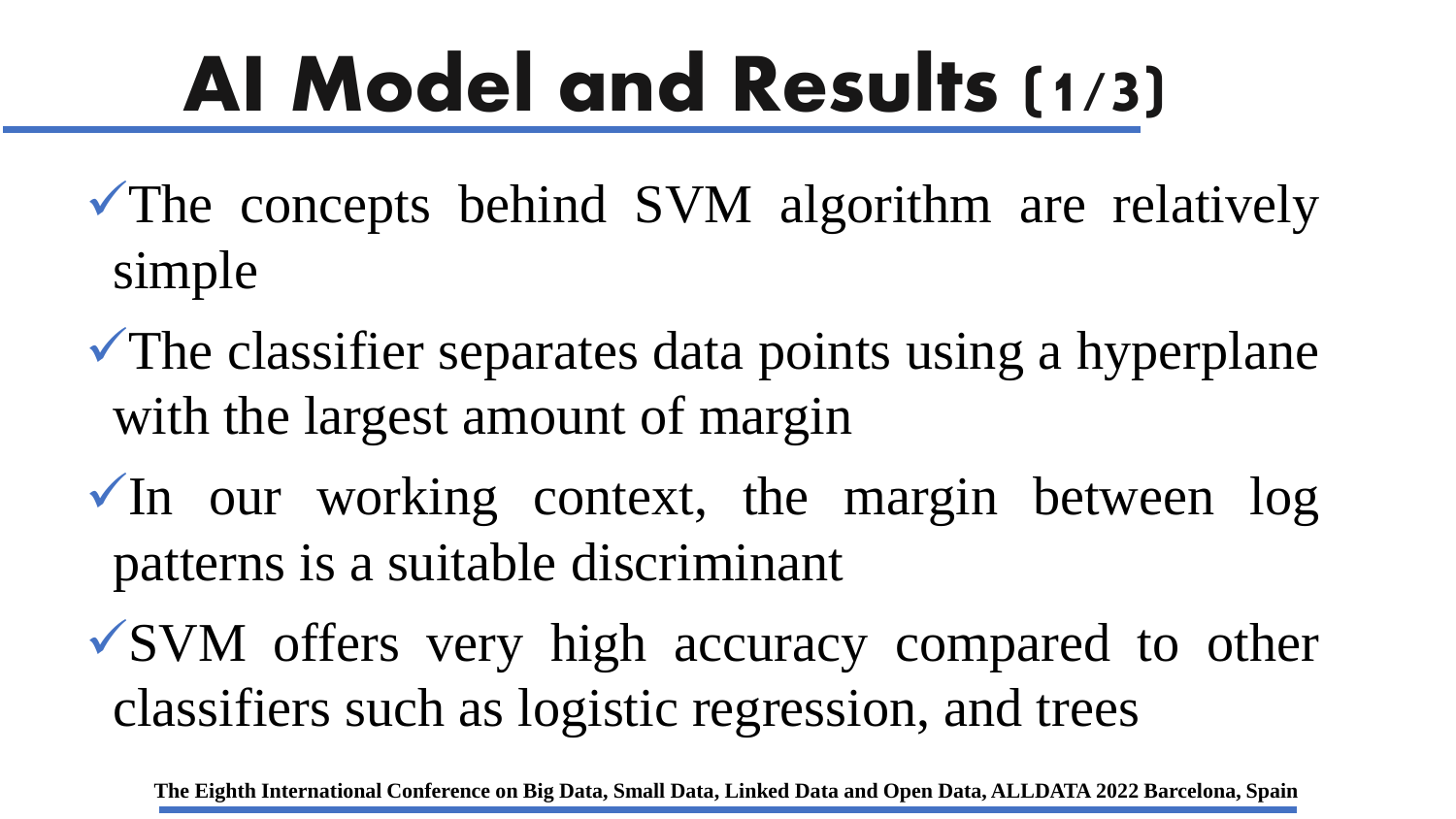#### **AI Model and Results (2/3)**

- $\checkmark$  At runtime for our data set based on a unique log format, the cost of Spark SQL consumer decreases when the partitioning of dataset increases
- $\sqrt{ }$  We have to oversize the partitions and the gains are much less interesting

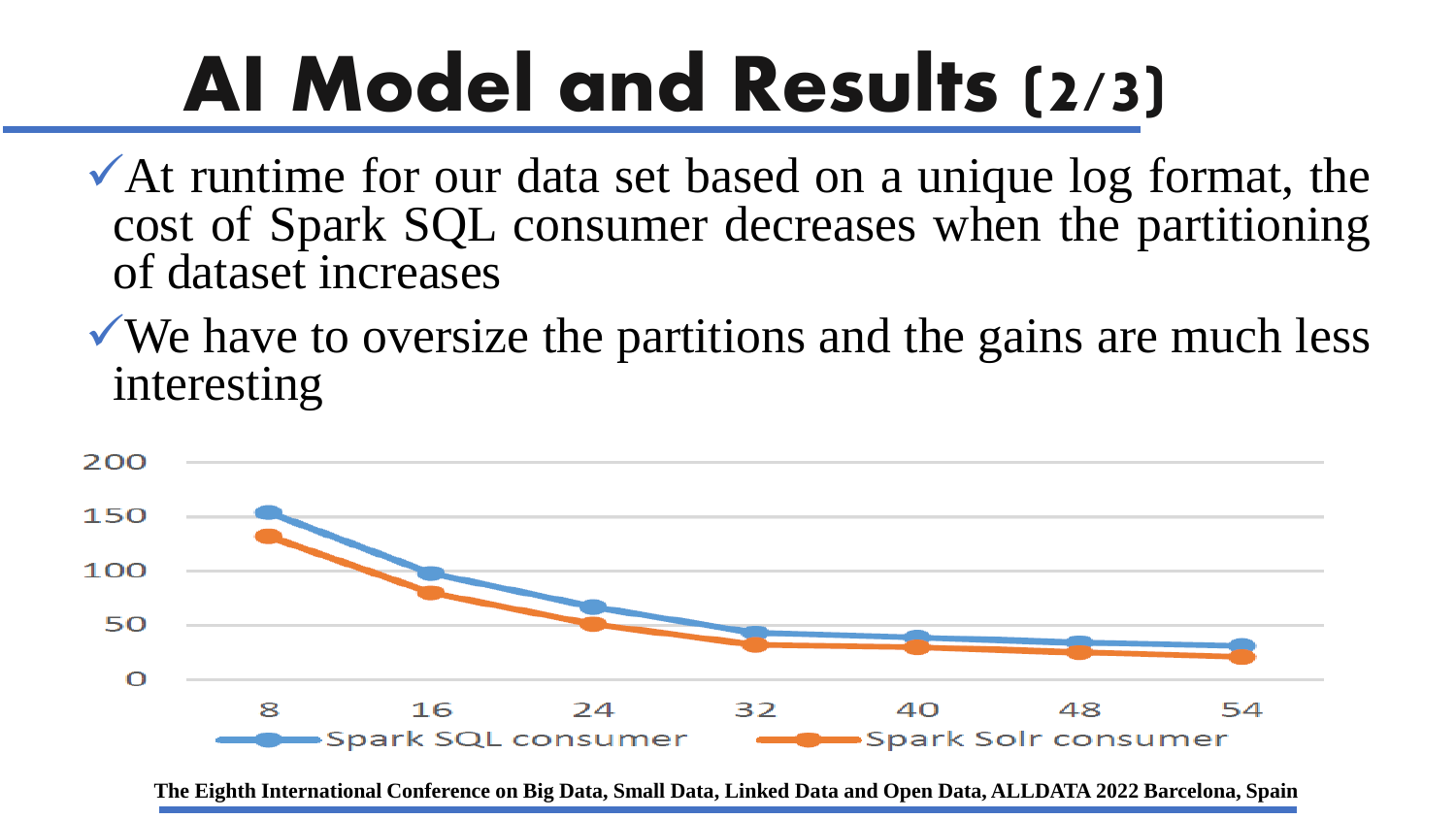### **AI Model and Results (3/3)**

 $\checkmark$  The analytical expression of the features precision, recall of retrieved log messages that are relevant to the find

✓Our results for four classes are within acceptable ranges of values for the use of the model to be accepted

| <b>Class number</b> | <b>Metrics</b>            |                        |                          |
|---------------------|---------------------------|------------------------|--------------------------|
|                     | <b>Precision by label</b> | <b>Recall by label</b> | <b>F1</b> score by label |
| 0.000000            | 0.815846                  | 0.890100               | 0.896616                 |
| 1.000000            | 0.911000                  | 0.981000               | 0.991000                 |
| 2.000000            | 0.854461                  | 0.714857               | 0.851481                 |
| 3.000000            | 0.852446                  | 0.7589148              | 0.833129                 |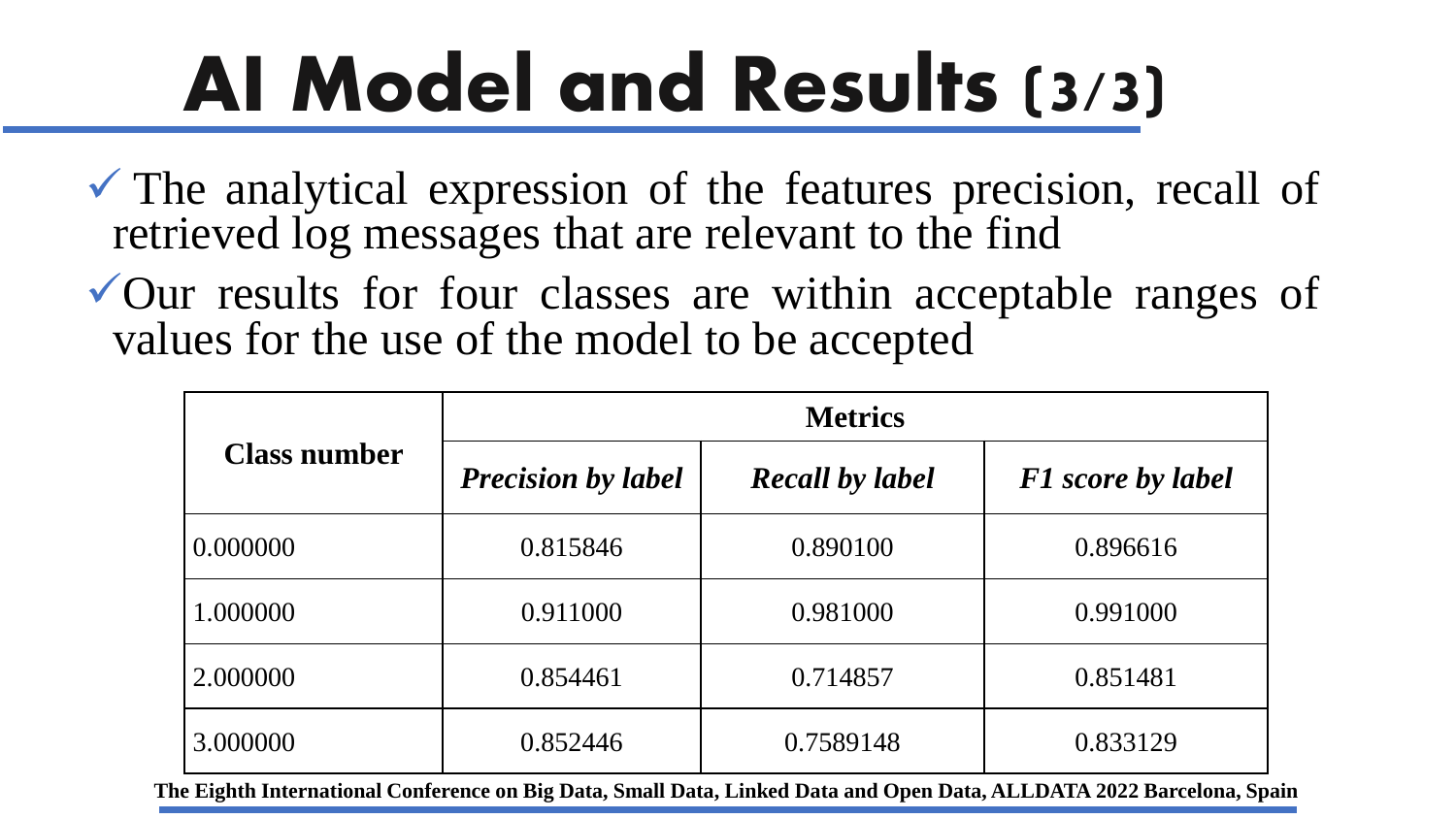# **Conclusion and Future Work (1/2)**

- ✓ Our approach on log analysis and maintenance task prediction
	- We showed how an index engine is crucial for a suitable query engine
	- We have developed specific plugin for customizing the field types of our documents, but also for filtering the information from the log message
	- We have stressed the key role of our Spark components, one per data source
- $\checkmark$  We observed that our approach supported a large volume of logs
- $\checkmark$  From the filtered logs, we presented the construction of our SVM model based on work from the Center for Pattern Recognition and Data Analytics
- $\checkmark$  Our study also shows the limits that we want to push back, such as the management of log patterns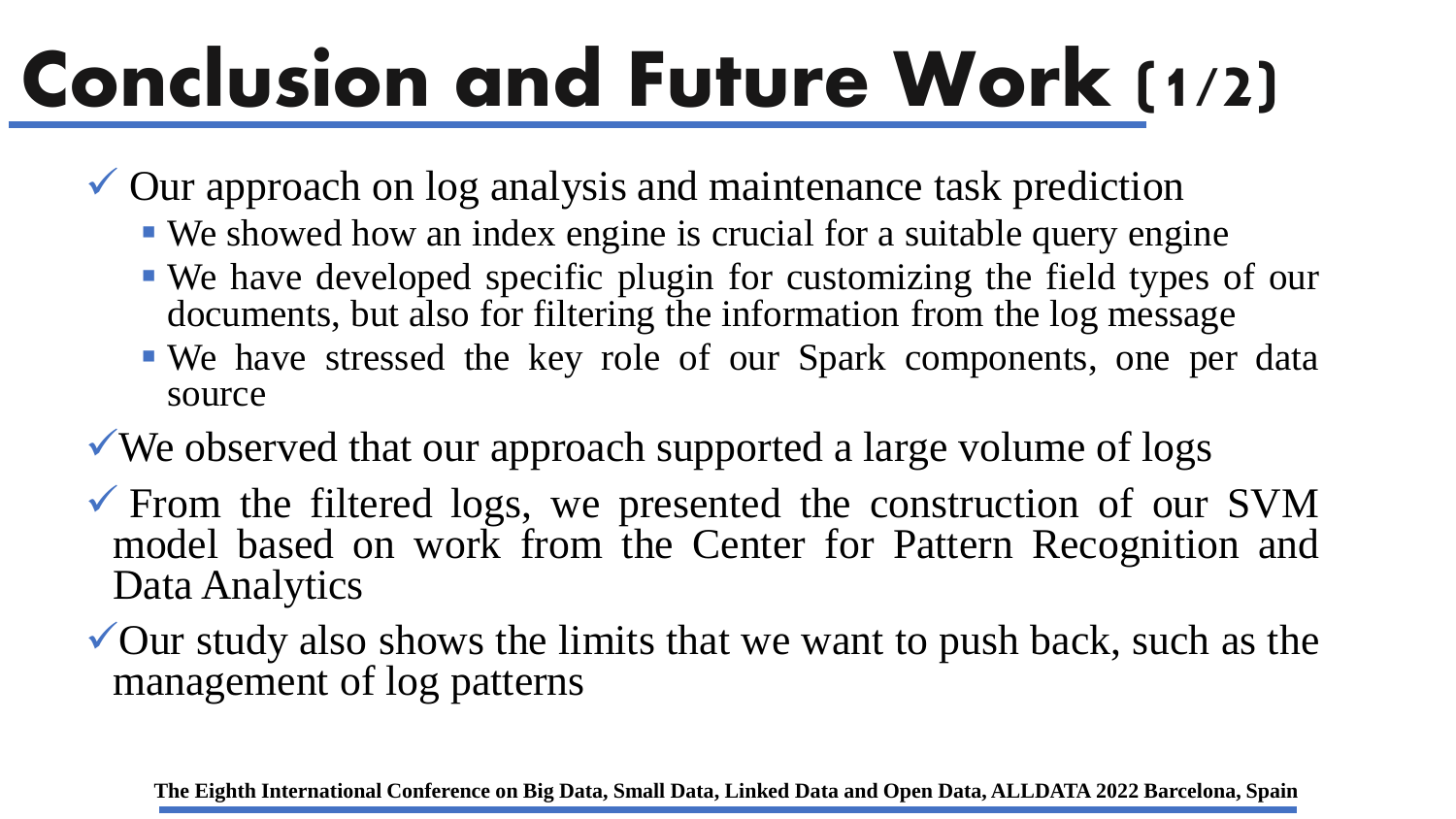## **Conclusion and Future Work (2/2)**

- $\checkmark$ The indexing process based on a custom schema
- ✓We think that the use of DisMax query parser could be more suitable in log requests where messages are simple structured sentences
- ✓We want to extract dynamically the log format instead of the use of a static definition
- ✓We think also about malicious messages, which can perturb the indexing process and introduce bad request in our prediction step
- ✓The challenge needs to manage a set of malicious patterns and the quarantine of some message sequences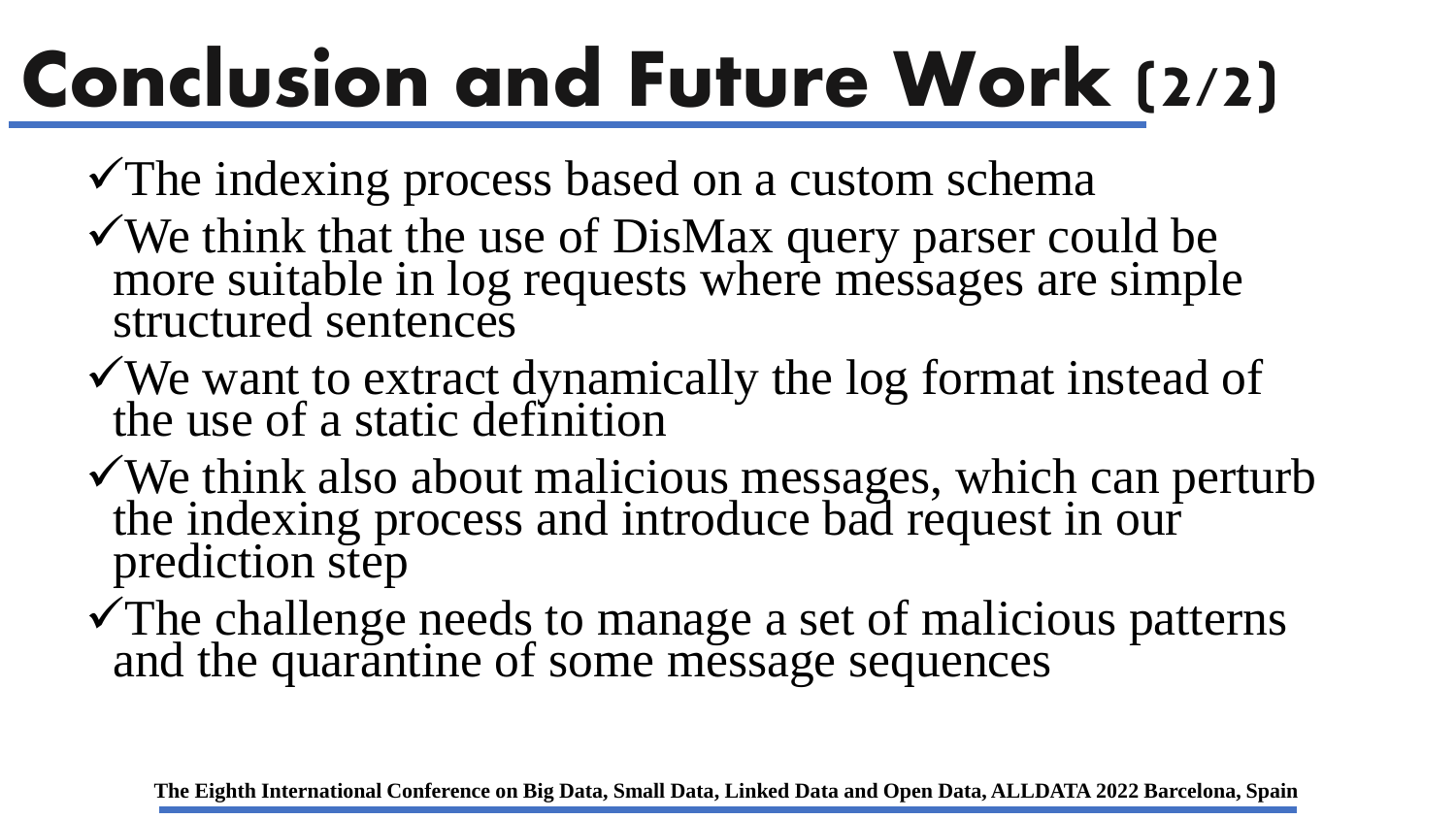#### **References**

- 1. A. Oliner, A. Ganapathi, and W. Xu, "Advances and challenges in log analysis," Communications of the ACM, 2012, 2<sup>nd</sup> ed., vol. 55, pp. 55-61
- 2. A. Juvonen, T. Sipola, and T. Hämäläinen, "Online anomaly detection using dimensionality reduction techniques for HTTP log analysis," Computer Networks 91, pp. 46-56, November 2015.
- 3. M. Assefi, E. Behravesh, G. Liu, and A. P. Tafti, "Big data machine learning using apache Spark MLlib," 2017 IEEE International Conference on Big Data (Big Data), 2017, pp. 3492-3498
- 4. T. D. Nguyen, V. Nguyen, T. Le, and D. Phung, "Distributed data augmented support vector machine on Spark," 23rd International Conference on Pattern Recognition (ICPR), 2016, IEEE.